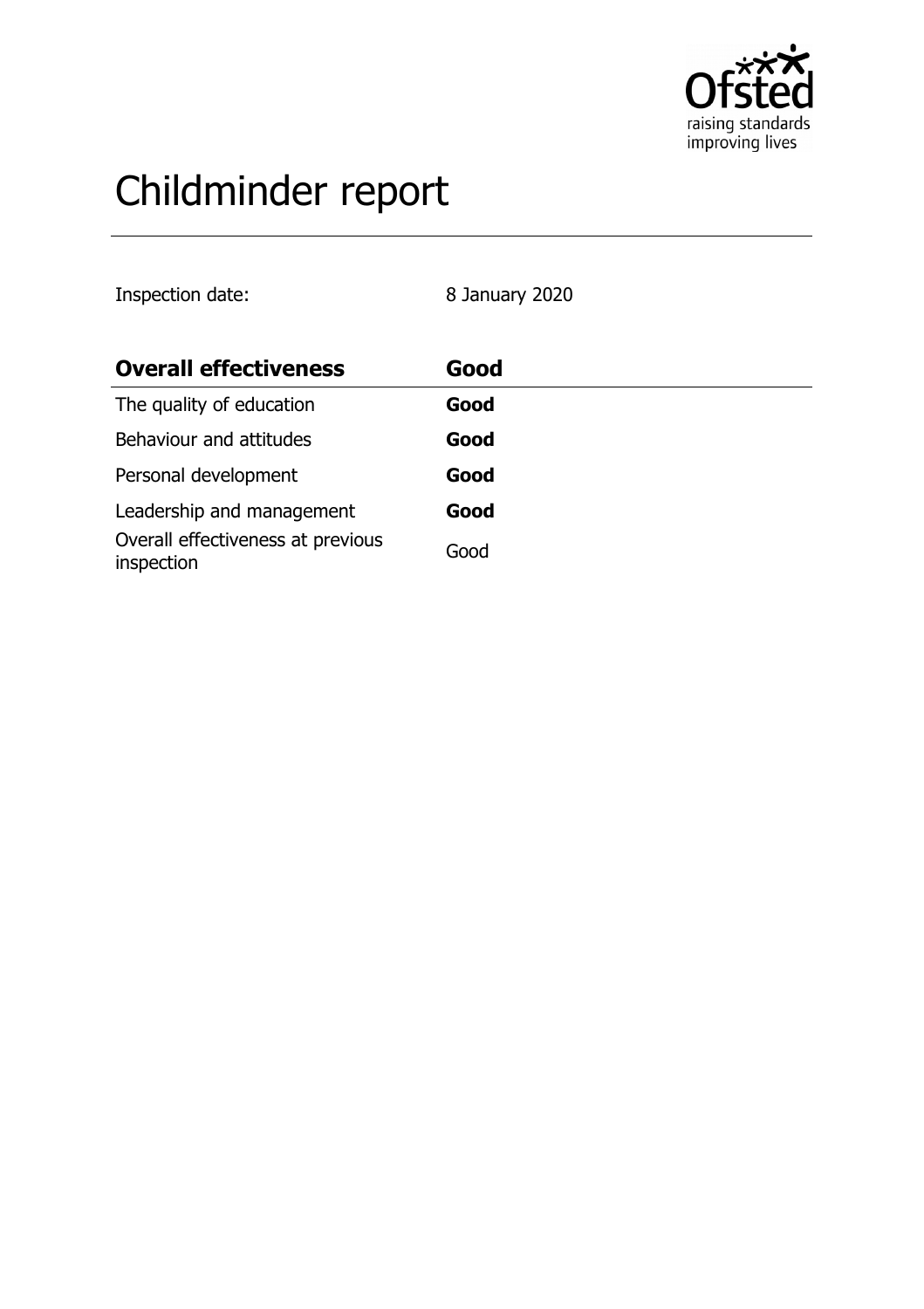

## **What is it like to attend this early years setting?**

### **The provision is good**

Children are lively, happy and they delight in making their own choices. They demonstrate this as they choose songs to sing at group time. Children pretend to be bunnies and they energetically jump around the playroom. The childminder and her assistant encourage children to use their voices. Children clap and laugh loudly as they repeat choruses from their favourite nursery rhymes. Children cooperate well with each other during play. However, the childminder is continuing to develop the methods she uses to help children to understand the feelings and opinions of their friends.

The childminder and her assistant form a strong team. They communicate well to successfully manage children's unique care needs. This is evident as they discuss the sleeping and eating patterns of babies. The childminder liaises closely with parents to gain a good awareness of children's home schedules. She then offers them similar routines in her home. All children, including young babies, respond positively to the consistent care approach. They show that they feel secure as they settle well. The childminder is ambitious for all children in her care. She quickly notices if children are making slower progress in any area of learning, such as if there is a speech delay. If this happens, she directs parents promptly to appropriate support services.

## **What does the early years setting do well and what does it need to do better?**

- $\blacksquare$  The childminder mentors her assistant well and she helps him to access a wide range of courses. For instance, since the previous inspection, the assistant has attended further training and has improved his knowledge of child development. He states that he now feels much more confident in his role working with children. The childminder continues to set a good example for her assistant. She increases her own knowledge through independent reading and by attending a range of different courses.
- $\blacksquare$  After reflecting on different aspects of her provision, the childminder reorganised the playroom to make the area more accessible. Children of different ages collect their chosen resources, and babies play in a bright, safe and homely environment.
- $\blacksquare$  The childminder is precise in her assessment of children's knowledge. She plans enjoyable activities to help every child make good progress. The childminder organises a wealth of activities to encourage children's interest in the world around them. She takes them to explore local woodland areas and parks. Children talk expressively about living things. For instance, they discuss dogs they have seen being walked in the local community.
- Children demonstrate good concentration skills. For instance, they carefully squeeze large tweezers to pick up small pieces of pasta. Children persist until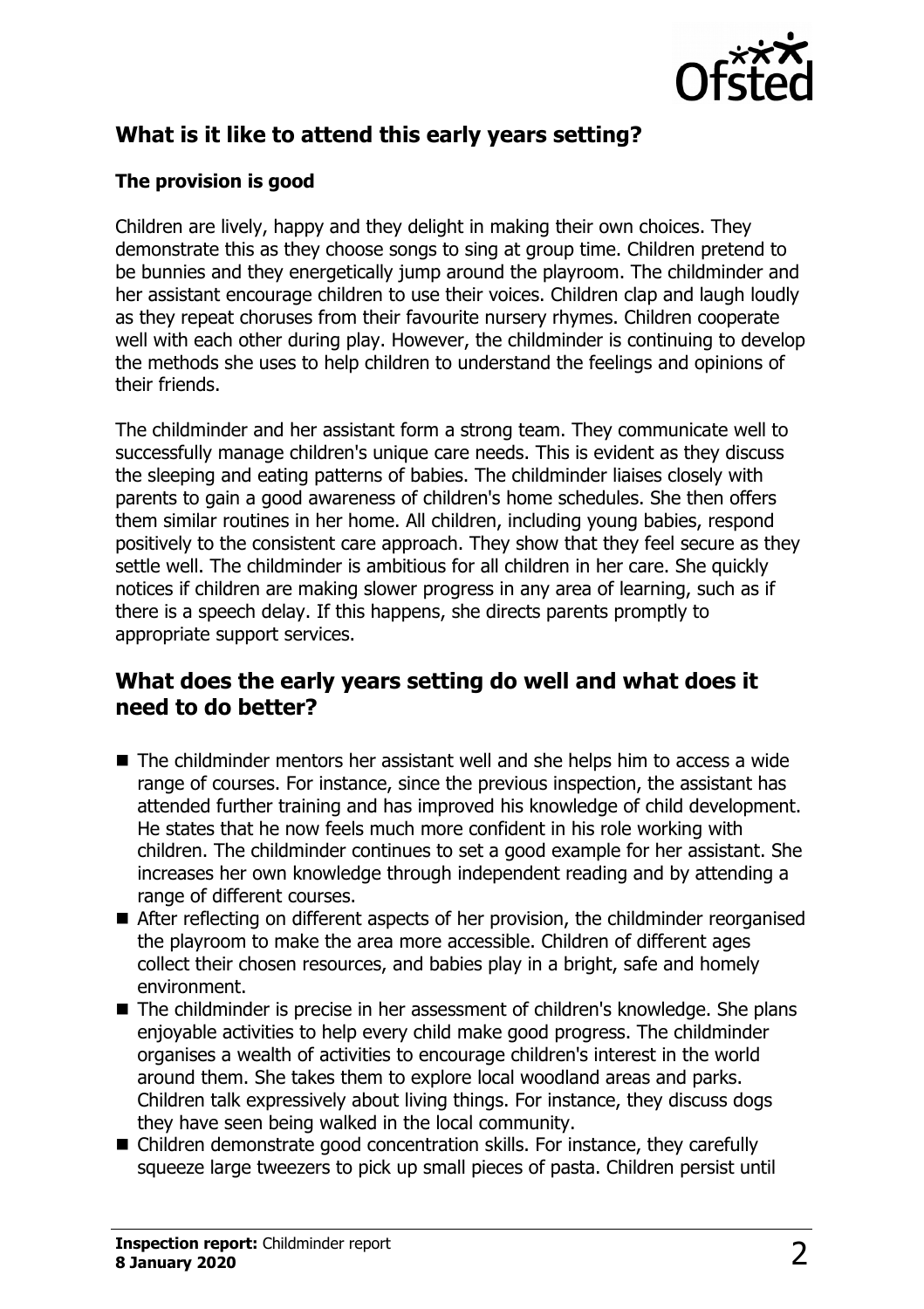

they move all the pasta from the palm of the assistant's hand across to the table. The assistant encourages children to transfer pasta onto weighing scales to compare amounts. However, occasionally, the assistant reinforces incorrect mathematical language. This is not helpful for children who are extending their knowledge of space, shape and measure.

- $\blacksquare$  The childminder familiarises children with early writing in a range of ways. This is illustrated as children write letters on a board in the garden. Children are confident to work alongside their friends. The childminder identifies that she would like to further increase children's social skills and help them to fully take the feelings of others into account. However, she is still developing this aspect of her practice.
- $\blacksquare$  Partnerships between the childminder and parents are strong. Although she is busy, the childminder always takes time to speak to parents. She is sensitive to their individual needs and is happy to offer advice about any aspect of children's development. The childminder knows that parents appreciate the good support she offers children.
- $\blacksquare$  Children display good levels of independence. They demonstrate this as they remove their own jumpers to cool off during play. Many children put their own coats and shoes on to go into the garden. Children show a good understanding of how to stay safe as they wash their hands after stroking the household cat.

## **Safeguarding**

The arrangements for safeguarding are effective.

The childminder places a high emphasis on safeguarding children. She completes regular training and has a secure knowledge of wider safeguarding issues. For instance, she spoke to the inspector about the 'Prevent' duty. She explains that she would promptly seek advice from relevant professional agencies if she noticed that a child was repeating extreme views. The childminder checks that her assistant has a secure awareness of safeguarding and knows to share any concerns with her immediately. The childminder shares her safeguarding policies with parents. She lets them know that she has an obligation to share information with other professionals to keep children safe.

## **What does the setting need to do to improve?**

#### **To further improve the quality of the early years provision, the provider should:**

- $\blacksquare$  support children to understand further that the needs and opinions of friends are important, in order to increase their social skills
- $\blacksquare$  use correct language when speaking to children about mathematics to help them advance their knowledge of space, shape and measure.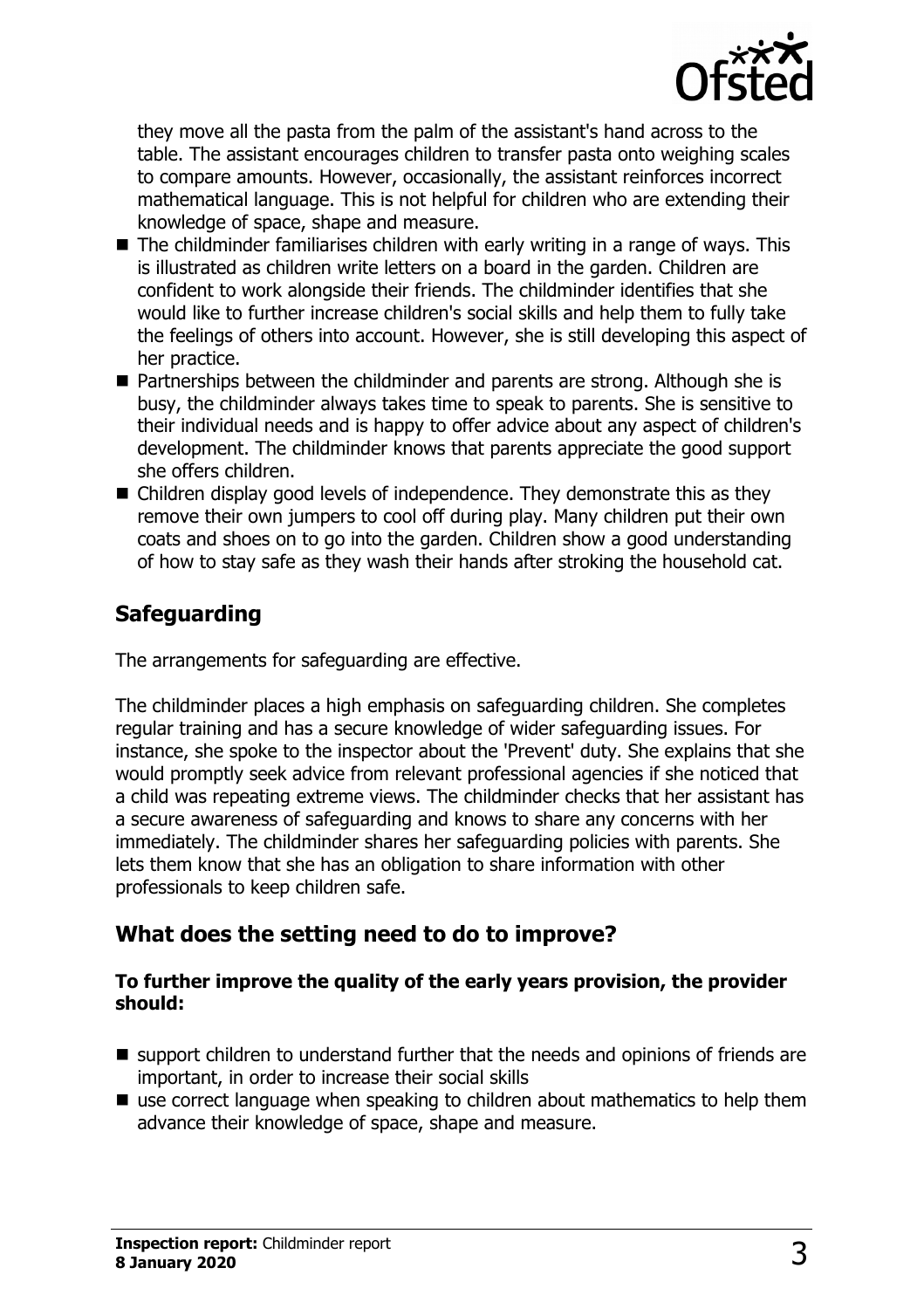

| <b>Setting details</b>        |                                                                                      |
|-------------------------------|--------------------------------------------------------------------------------------|
| Unique reference number       | EY397835                                                                             |
| Local authority               | Portsmouth                                                                           |
| <b>Inspection number</b>      | 10071835                                                                             |
| <b>Type of provision</b>      | Childminder                                                                          |
| <b>Registers</b>              | Early Years Register, Compulsory Childcare<br>Register, Voluntary Childcare Register |
| Day care type                 | Childminder                                                                          |
| Age range of children         | $0$ to 14                                                                            |
| <b>Total number of places</b> | 12                                                                                   |
| Number of children on roll    | 19                                                                                   |
| Date of previous inspection   | 11 December 2015                                                                     |

## **Information about this early years setting**

The childminder re-registered in 2009 and lives in Portsmouth, Hampshire. She operates all year round from 8.30am to 6pm, Monday to Friday. The childminder holds an appropriate qualification at level 3. She employs an assistant, who also holds a qualification at level 3. The childminder provides funded early education for three- and four-year-old children.

## **Information about this inspection**

#### **Inspector**

Julie Bruce

#### **Inspection activities**

- $\blacksquare$  During a learning walk, the childminder explained to the inspector how she organises her home so that children can access resources.
- $\blacksquare$  The inspector watched the childminder work with children of different ages.
- $\blacksquare$  The inspector spoke to the childminder and her assistant about the type of training they have accessed.
- Parents sent in evaluations about the childminder's provision to share their views with the inspector.
- $\blacksquare$  The inspector and the childminder observed and evaluated the assistant leading an activity.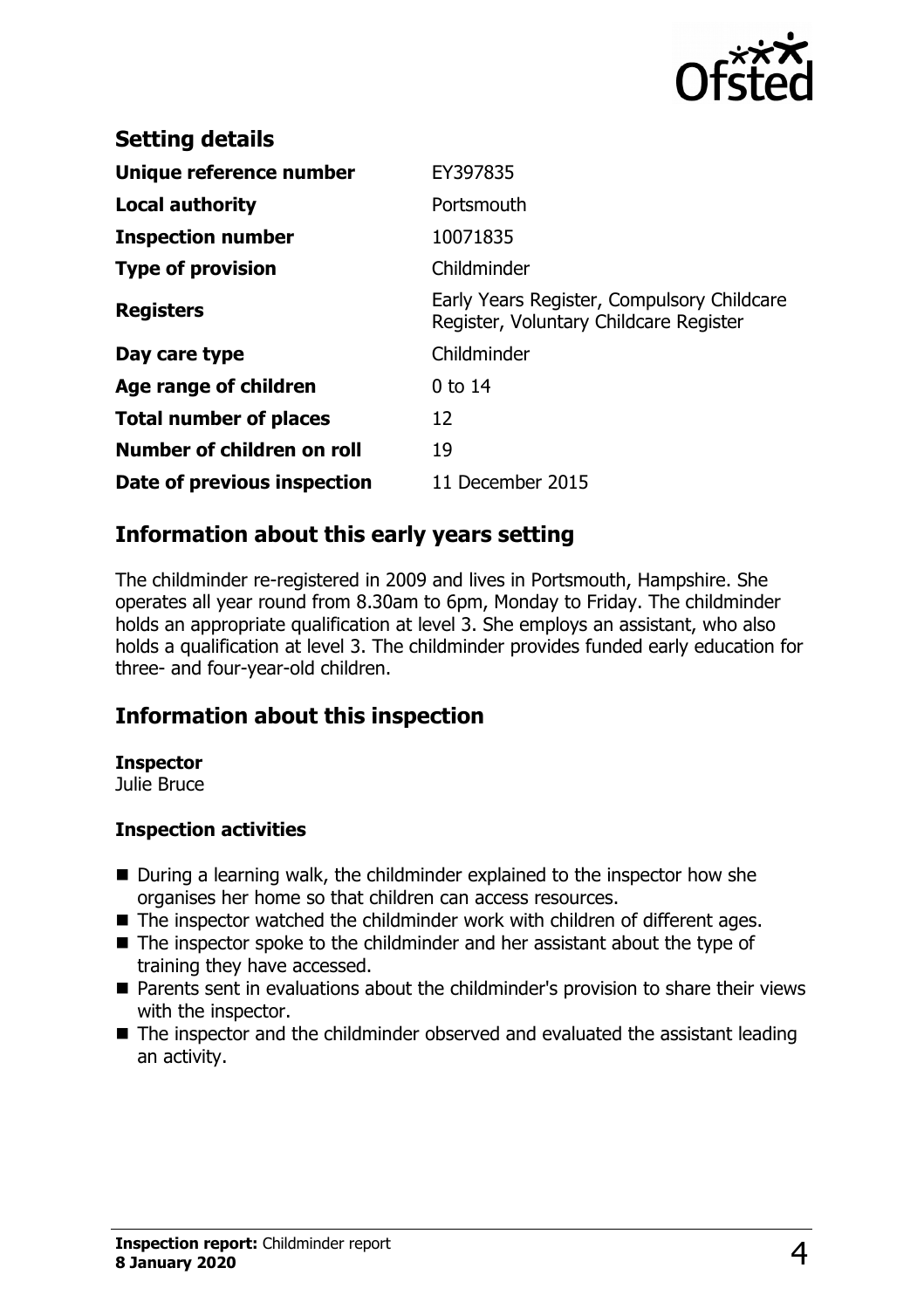

We carried out this inspection under sections 49 and 50 of the Childcare Act 2006 on the quality and standards of provision that is registered on the Early Years Register. The registered person must ensure that this provision complies with the statutory framework for children's learning, development and care, known as the early years foundation stage.

If you are not happy with the inspection or the report, you can [complain to Ofsted.](http://www.gov.uk/complain-ofsted-report)